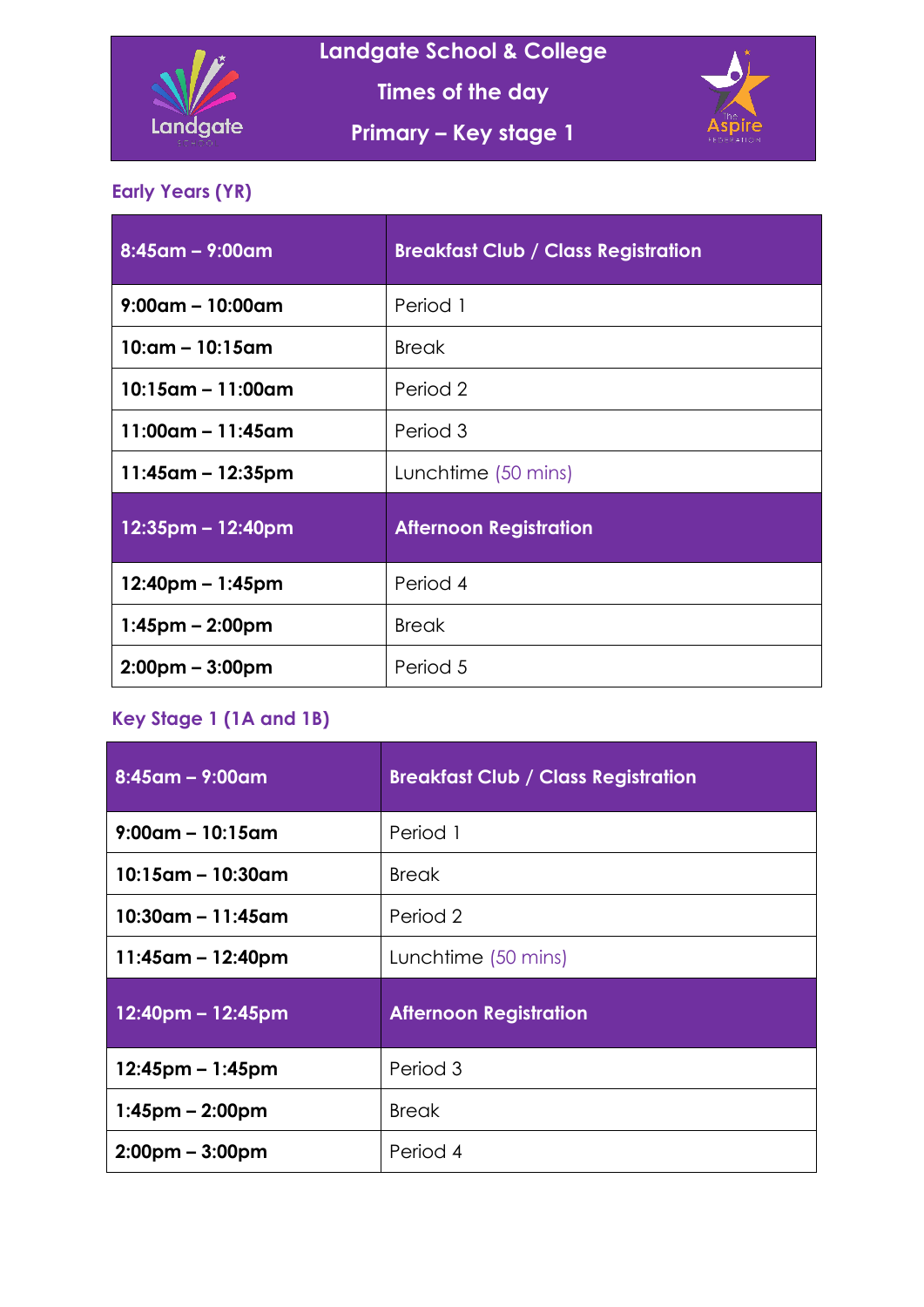

**Landgate School & College**

**Times of the day**

**Primary – Key stage 2**



## **Key Stage 2 (2A, 2B, 2C, 2D, 2E)**

| $8:45$ am – 9:00am    | <b>Breakfast Club / Class Registration</b> |
|-----------------------|--------------------------------------------|
| $9:00$ am – 10:30am   | Period 1 & 2                               |
| $10:30$ am – 11:00am  | Break (split)                              |
| $11:00$ am – 12:10pm  | Period 3                                   |
| $12:10$ pm – 1:00pm   | Lunchtime (50 mins)                        |
| $1:00$ pm – 1 05pm    | <b>Afternoon Registration</b>              |
| $1:05$ pm – 1:50pm    | Period 4                                   |
| $1:50$ pm – $3:00$ pm | Period 5                                   |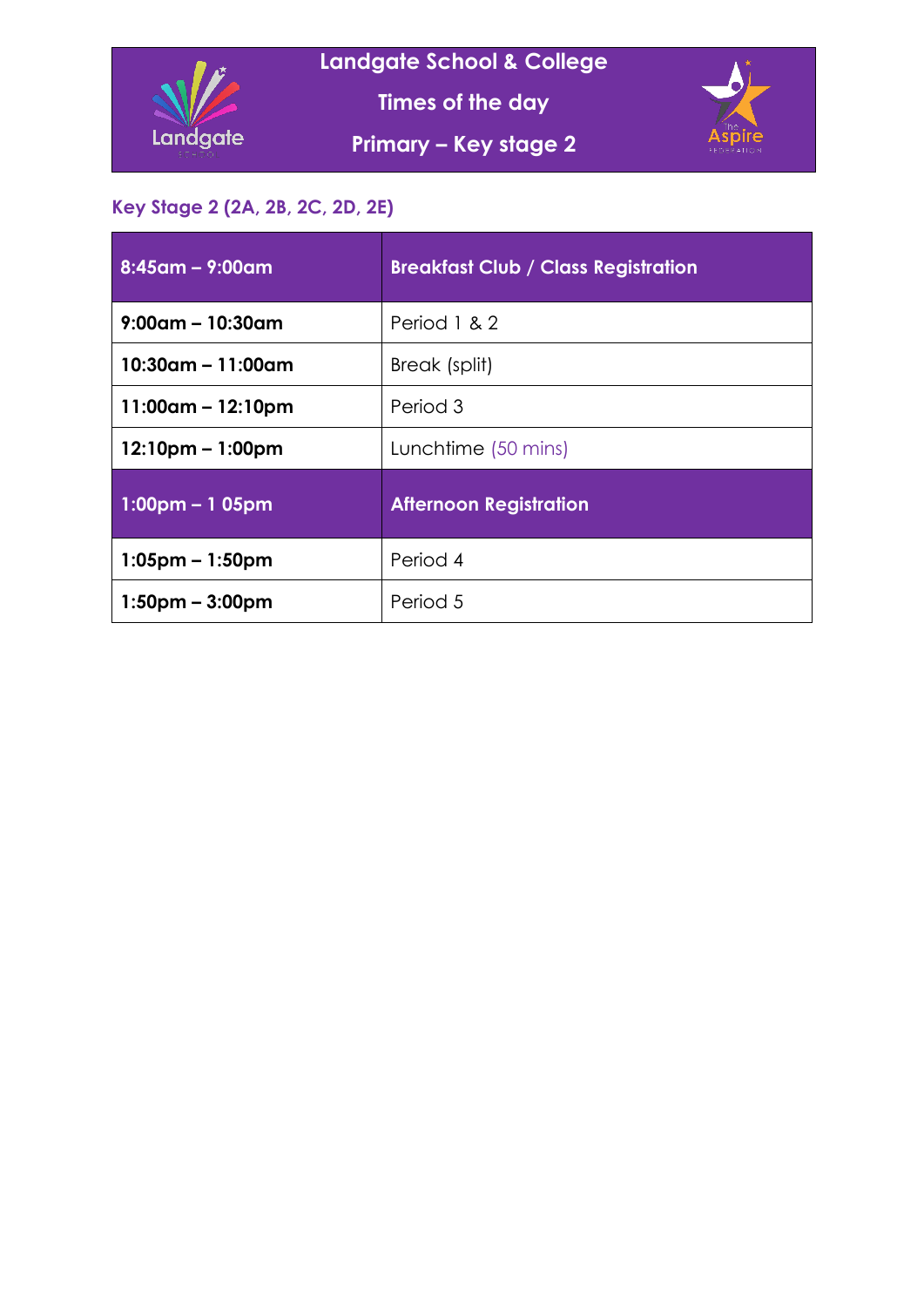

# **Landgate School & College**

**Times of the day**

**Secondary – Key stages 3 and 4**



#### **Key Stage 3, 4 (3A, 3B, 3C, 3D, 4A)**

| $8:45$ am – 9:00am                | <b>Breakfast / Form Registration</b> |
|-----------------------------------|--------------------------------------|
| $9:00$ am – 10:00am               | Period 1                             |
| $10:00$ am – 11:00am              | Period 2                             |
| $11:00$ am – 11:15am              | <b>Break</b>                         |
| $11:15$ am – 12:10pm              | Period 3                             |
| $12:10$ pm – 1:00pm               | Lunchtime (50 mins)                  |
| $1:00$ pm – $1:05$ pm             | <b>Afternoon Registration</b>        |
| $1:05$ pm – 2:00pm                | Period 4                             |
| $2:00 \text{pm} - 3:00 \text{pm}$ | Period 5                             |